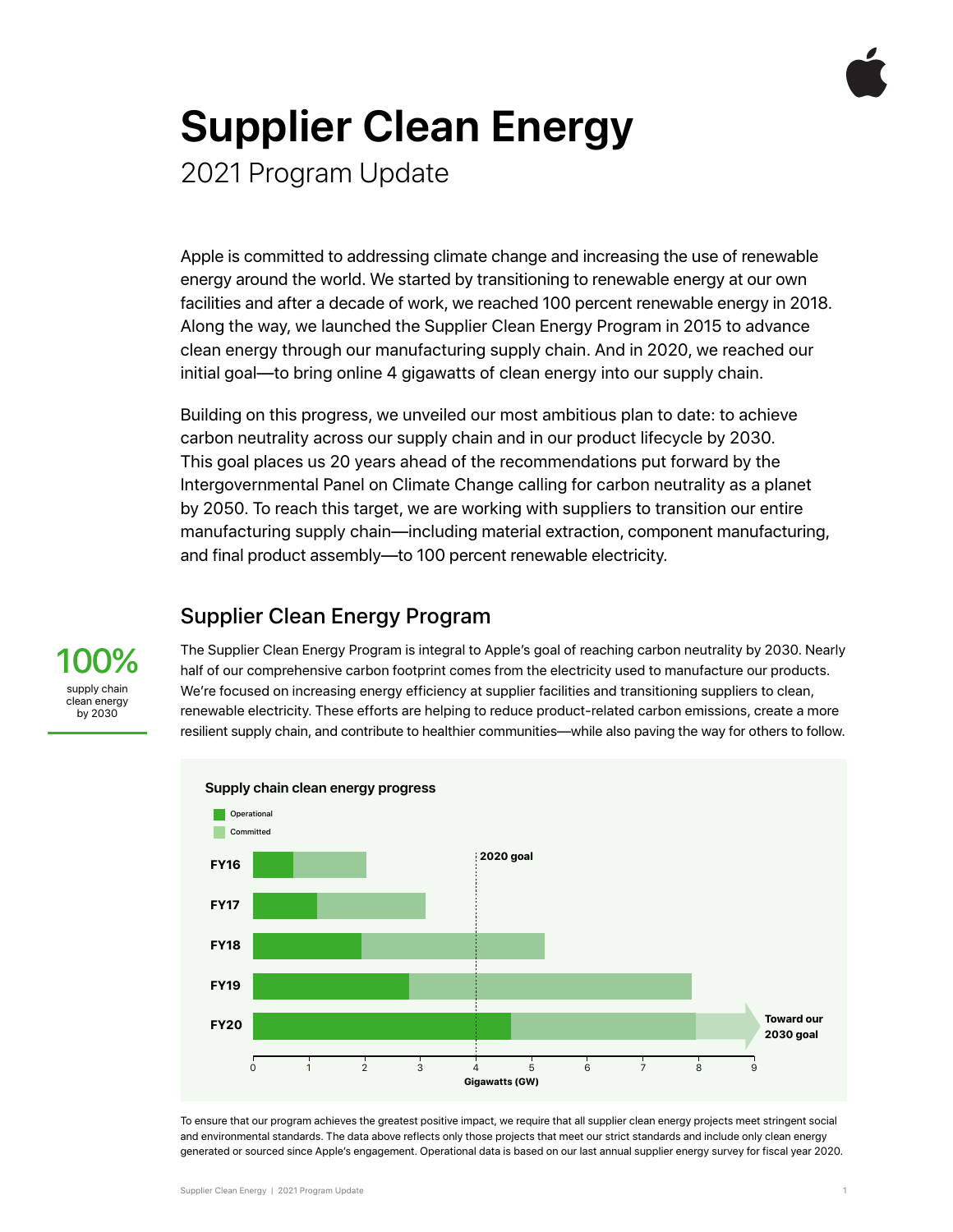We're proud of the progress our suppliers have made. To date, 109 manufacturing partners in 24 countries have committed to 100 percent renewable energy for Apple production. Additionally, Apple itself has invested directly in renewable energy projects to cover a portion of upstream emissions. The Supplier Clean Energy Program now has almost 8 gigawatts of clean energy commitments. Once completed, these commitments will avoid over 15 million metric tons of CO2e annually—the equivalent of taking over 3.4 million cars off the road each year.[1](#page-1-0)

#### <span id="page-1-1"></span>Transitioning the supply chain to renewable energy

Apple envisions a world where renewable energy is cost-effective, reliable, and widely available to all. More renewable energy means healthier air, stronger local economies, and lower carbon emissions. And our carbon-neutral commitment will require an unprecedented supply chain transformation toward renewable energy, supporting the addition of gigawatts of new generation across the world. Here are the pillars of our plan to achieve that transformation:

**Galvanizing internal champions.** Apple employees are passionate about the environment and excited about our 2030 commitment. We're empowering all supplier-facing employees with the tools they need to support our mission and speed a supplier's transition to renewable energy. It starts with data and transparency. We track progress of our suppliers, some of whom are just beginning to learn about renewables, and others that are well on their way to 100 percent renewable. We've also created internal trainings and crafted a simple engagement process, backed by resources for both Apple employees and our suppliers. By connecting our suppliers with resources and helping Apple employees assess supplier performance, our teams are scaling impact across our supply chain.

**Supplier energy efficiency and clean energy achievements**

**Launch** of the Supplier Clean Energy Program and Supplier Energy Efficiency Program

## 2015 2017 2018 2019 2020

**Launch** of the Supplier Clean Energy Portal

> Initial investment in the development of nearly **500 megawatts** of solar and wind projects in China and Japan to address upstream emissions in our supply chain

> > **Supplier Code of Conduct**  requires suppliers to maintain an inventory of air emissions including greenhouse gases

iPhone final assembly sites in China set **three-year target** to reduce energy use by 20 percent

> Launch of the **China Clean Energy Fund**, which will enable Apple and our suppliers to invest in more than 1 gigawatt of renewable energy in China

**Key supplier commitments**  reached in major supply chain countries.

> First **in-person training** hosted by Apple for over 30 suppliers in China

> > Launch of partnership with **Asia Green Fund** to drive energy efficiency

More than 100 suppliers committed to **100 percent renewable electricity** for Apple production

> AirPods, iPad, and Apple Watch final assembly sites in China kick off **multiyear efficiency reduction** goals

> > More than **4 gigawatts of renewable energy** brought online, and nearly 8 gigawatts of renewable energy commitments reached

<span id="page-1-0"></span><sup>&</sup>lt;sup>1</sup>Greenhouse gas equivalency is calculated using the U.S. EPA Greenhouse Gas Equivalencies Calculator: [www.epa.gov/energy/greenhouse-gas-equivalencies-calculator](https://www.epa.gov/energy/greenhouse-gas-equivalencies-calculator).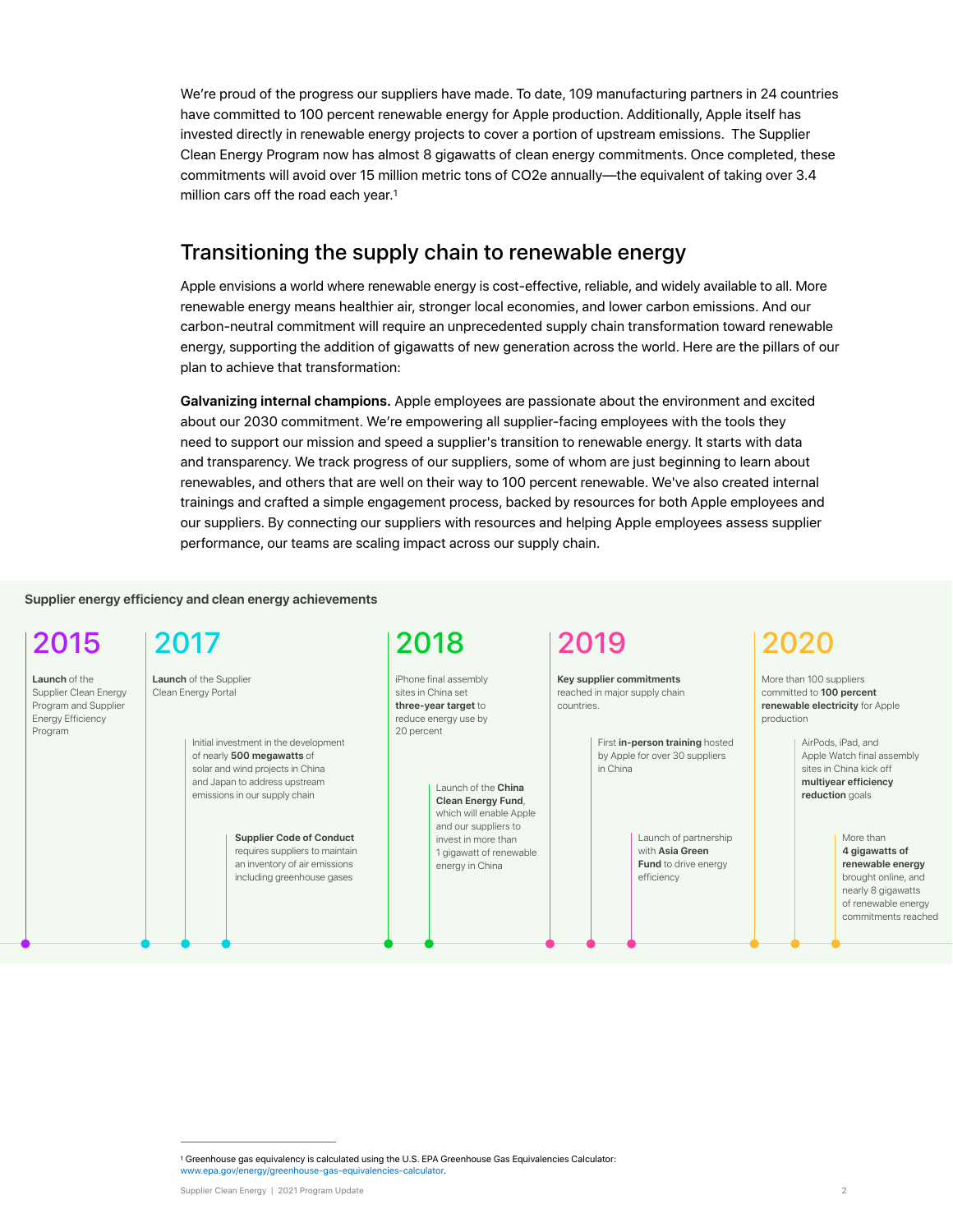**Supporting supplier capacity.** We share the experience gained through our own transition to 100 percent renewable energy with our suppliers. We introduce suppliers to resources and training materials with country-specific information to guide them in their transition to renewables. These tools are available through our Supplier Clean Energy Portal. We also educate suppliers through advanced and customized training with leading experts. And we support the creation and growth of renewable energy industry associations that our suppliers can join to learn about local opportunities.

Longstanding energy structures can make it difficult to bring new renewable energy online in some regions, prompting some of our suppliers to maximize existing renewable energy solutions—like onsite solar installations. Others have pioneered new purchasing methods, creating renewable energy businesses or even participating in some of the world's largest and most innovative renewable energy deals.

**Advocating for policy change.** Suppliers often face regulatory barriers to cost-effective renewable energy options. Clean energy technology offers tremendous benefits to our suppliers, to electricity grids, and to countries. We believe that when policymakers fully value these benefits, clean energy becomes more cost competitive than fossil fuel energy. So we actively support policies that offer greater access to costeffective renewable energy, and we work closely with suppliers and other climate-leading companies to engage local, regional, and national governments. This encourages the development of country-specific policies that support scalable renewable energy solutions, with impact far beyond Apple's supply chain.

**Innovating new renewable energy solutions.** We constantly develop new tools for our suppliers to help execute on their renewable energy goals. In many markets where we operate, companies have limited options to access clean energy. To break down that barrier, we created the China Clean Energy Fund, which enables Apple and our suppliers to invest in clean energy projects totaling more than one gigawatt of renewable energy in China [see the China Clean Energy Fund figure below]. We also connect suppliers with opportunities to buy renewable energy directly from project developers and utilities as those models emerge around the globe.

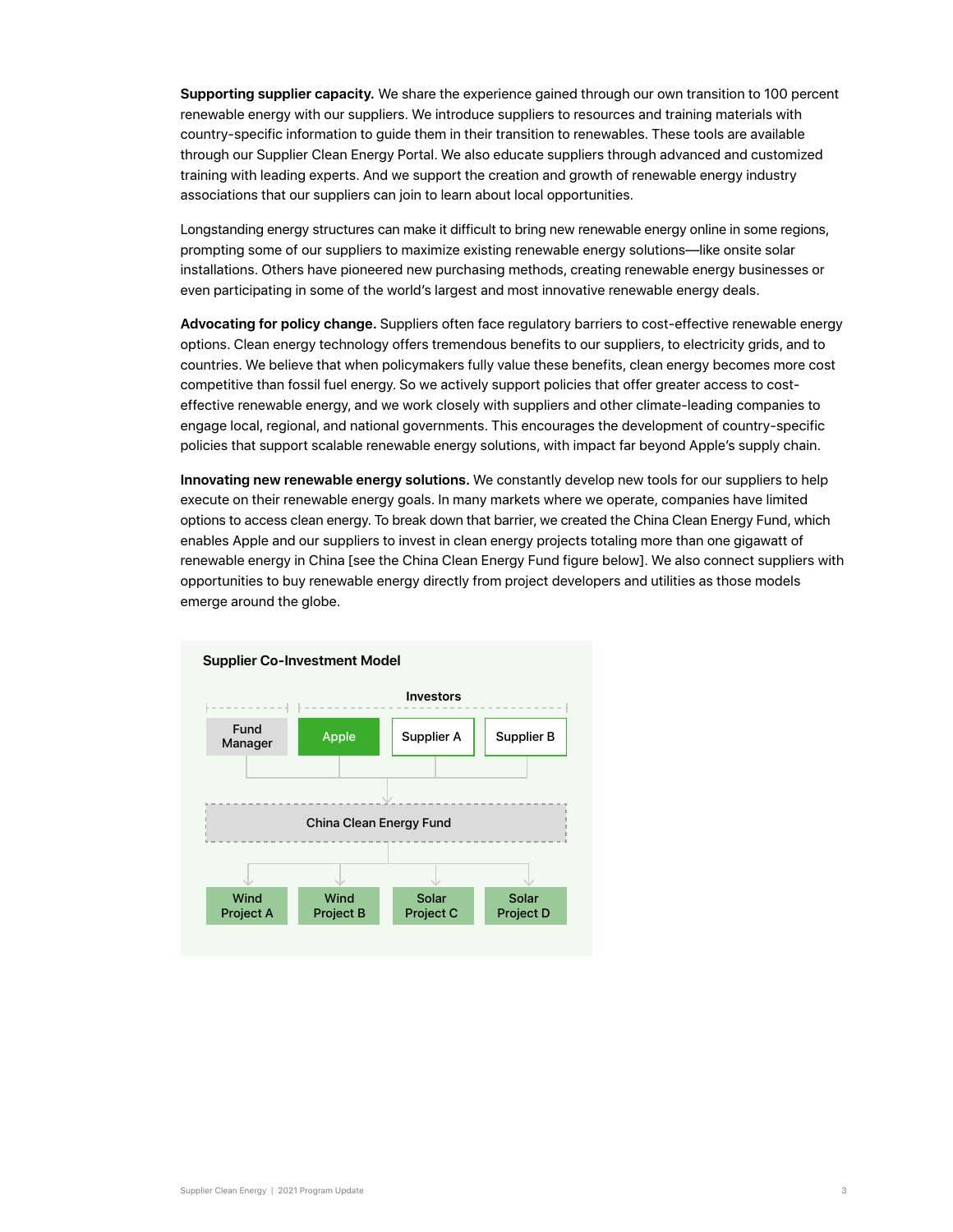## Supplier Commitments

As we continue transitioning our supply chain to clean energy, these 109 suppliers—including 40 new commitments in the past year—have committed globally to producing Apple products with 100 percent clean energy:

- II-VI Incorporated
- 3M
- Advanced International Multitech
- AKM Meadville Electronics
- Alpha and Omega Semiconductor Limited\*
- Amphenol
- Arkema
- ASE Technology Holding
- Asia Vital Components Company Limited\*
- ATL
- AT&S
- Auras Technology Co., Ltd.\*
- Avary Holding
- Bemis Associates
- Biel Crystal (HK) Manufactory Ltd.
- Blueway Electronic Co. Ltd.\*
- BOE
- Boyd Corporation
- BYD Electronic (International) Company Limited
- Catcher Technology
- CCL Industries Incorporated\*
- The Chemours Company\*
- Cheng Loong Corporation\*
- Compal Electronics
- Compeq
- Cooler Master Co., Ltd.\*
- Corning Incorporated
- COSMO
- Cowell Optic Electronics Ltd.
- CymMetrik\*
- Daesang
- Dexerials Corporation • DSM Engineering Materials
- ECCO Leather
- 
- Everlight Electronics Co., Ltd.\*
- Fastway Creation
- Flex Ltd.
- Future Hi Tech Company Limited\*
- General Interface Solution Ltd.\*
	- Goertek
	- Goertek Microelectronics\*
	- Golden Arrow Printing Technology Co., LTD
	- H.B. Fuller
	- Hama Naka Shoukin Industry Company Limited\*
	- Henkel
	- Hi-P International Limited\*
	- Hon Hai Precision Industry
	- Huizhou Desay Battery Co.,Ltd.\*
	- Hutchinson Technology, Inc.
	- ITM Semiconductor Co., Ltd.\*
	- Jabil
	- Jiangyin Kangrui Molding Technology Co., Ltd.\*
	- Jones Tech. Plc.\*
	- Keiwa Incorporated
	- Kersen Science & Technology
	- Kunshan KIMD Co., Ltd.
	- LEALEA Enterprise Co., Ltd.
	- Lens Technology
	- Lingyi iTech
	- Lishen
	- Luen Fung Group
	- Luxshare-ICT
	- Marian Inc.\*
	- Mingxun\*
	- Murata Manufacturing Co., Ltd.\*
	- MYS Group Co., Ltd.\*
	- Nidec
	- Ningbo Magsound Industry Co., Ltd.
	- Nitto Denko Corporation
	- Nordic Semiconductor ASA\*
	- Pai Shing International Limited\* • Ying Shing Enterprises Limited\*
	- Pegatron
	- Phone In Mag-Electronics

"The Supplier Clean Energy Program is at the center of Apple's commitment to making world-class products with greener manufacturing. Our suppliers are taking significant actions to join us in this work, and we look forward to seeing more bold pledges as we continue to address our environmental impact."

Supplier Clean Energy | 2021 Program Update 4

- Primax Group
- Qorvo

\*Suppliers that have committed to 100 percent renewable energy since publication of the last Program Update in July 2020.

— Jeff Williams, Apple's Chief Operating Officer

- Quadrant
	- Quanta Computer
	- RRD
	- RyPax Wing Fat Inc.
	- SAES Getters S.p.A.\*
	- SDK
	- Seiko Advance Ltd.
	- Seoul Semiconductor\*
	- Shenghe Resource
	- Shenzhen Fortunta Technology Company Limited\*
	- Shenzhen Sunway Communication Co.,Ltd.
	- Simplo Technology Company Limited\*
	- SK hynix
	- Solvay
	- Sony Semiconductor Solutions
	- STMicroelectronics
	- Stora Enso Oyj\*
	- Sunwoda Electronic
	- Suzhou Anjie Technology
	- Suzhou Hengmingda Electronic Technology Co., Ltd.\*
	- Taiyo Holdings Co., Ltd.
	- tesa SE

• TSMC

• Wistron

• Yuto

• Trinseo S.A.\* • Trio Metal Co., Ltd.\*

• Tsujiden Co., Ltd.\* • Unisteel\*

• VARTA Microbattery GmbH\*

• Zhuhai CosMX Battery Co., Ltd.\*

• Tianma Micro-Electronics (Hong Kong) Ltd.\* • Tong Tai Ying Technology Co., Ltd.\*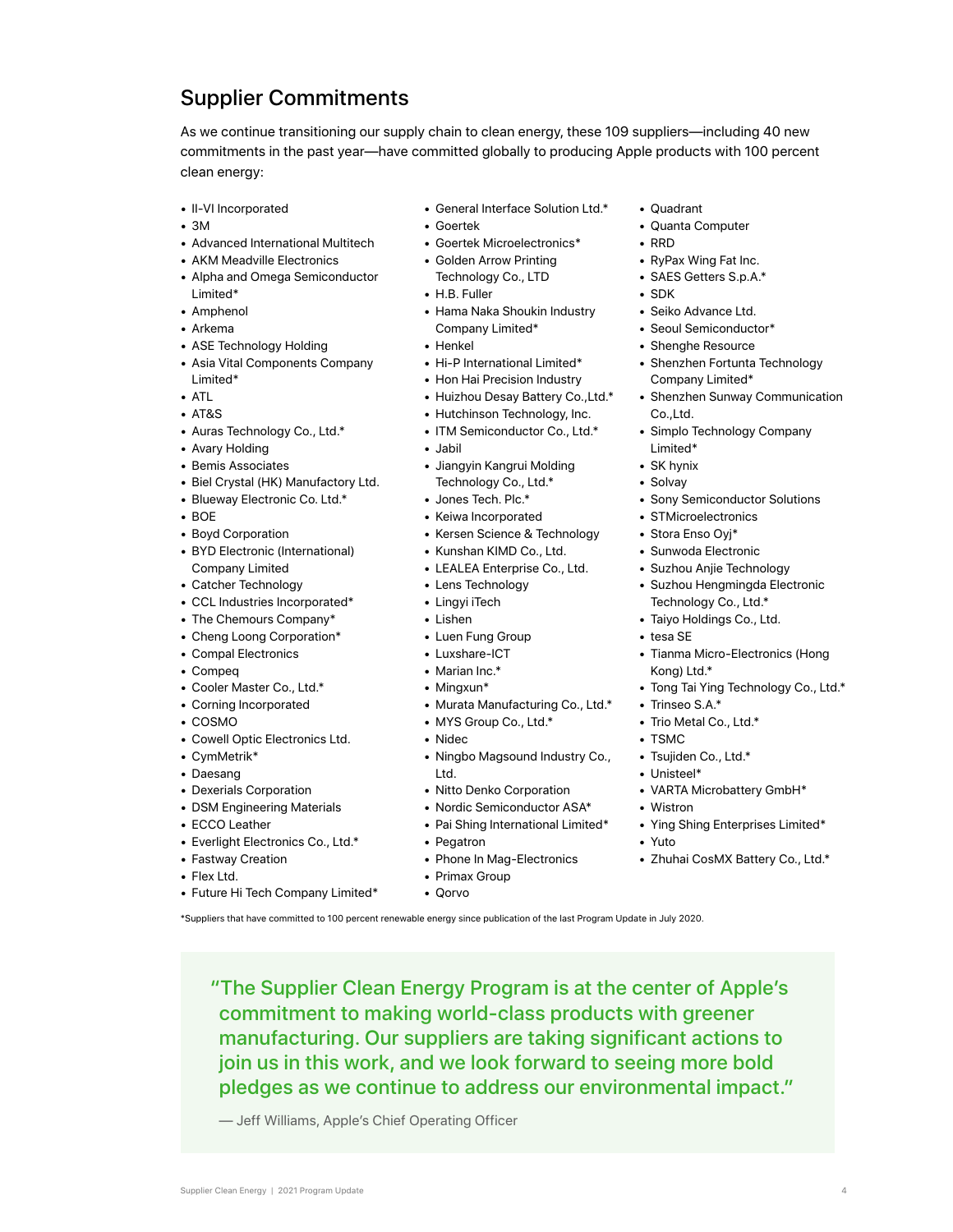### Apple's Clean Energy Standards

We help our suppliers select projects with the greatest potential for impact and with a clear carbon, ecological, and social benefit. In most cases, wind and solar solutions meet our criteria. For some energy solutions, such as biomass and hydroelectric generation, we review individual projects to ensure that it delivers positive impact while minimizing harm. We also uphold stringent accountability standards to ensure that all clean energy can be verified.

We want to be a driving force for new projects and help overcome barriers to bring new renewable energy online. With the rapidly changing policy dynamics in some of our key countries, we continuously evolve our framework both to comply with local laws and regulations and to yield the most positive and meaningful energy transformation.

## Supplier Projects

Clean energy solutions often take time to build, and each of the suppliers listed below is making progress toward meeting their commitment to 100 percent renewable energy for all Apple production. The majority of suppliers find solutions in the same province, state, or grid region in which they operate.



Apple and its suppliers are implementing clean energy solutions using a variety of contracting mechanisms—with renewable power purchases and direct project investments representing 78 and 15 percent, respectively, of all solutions identified or implemented to date.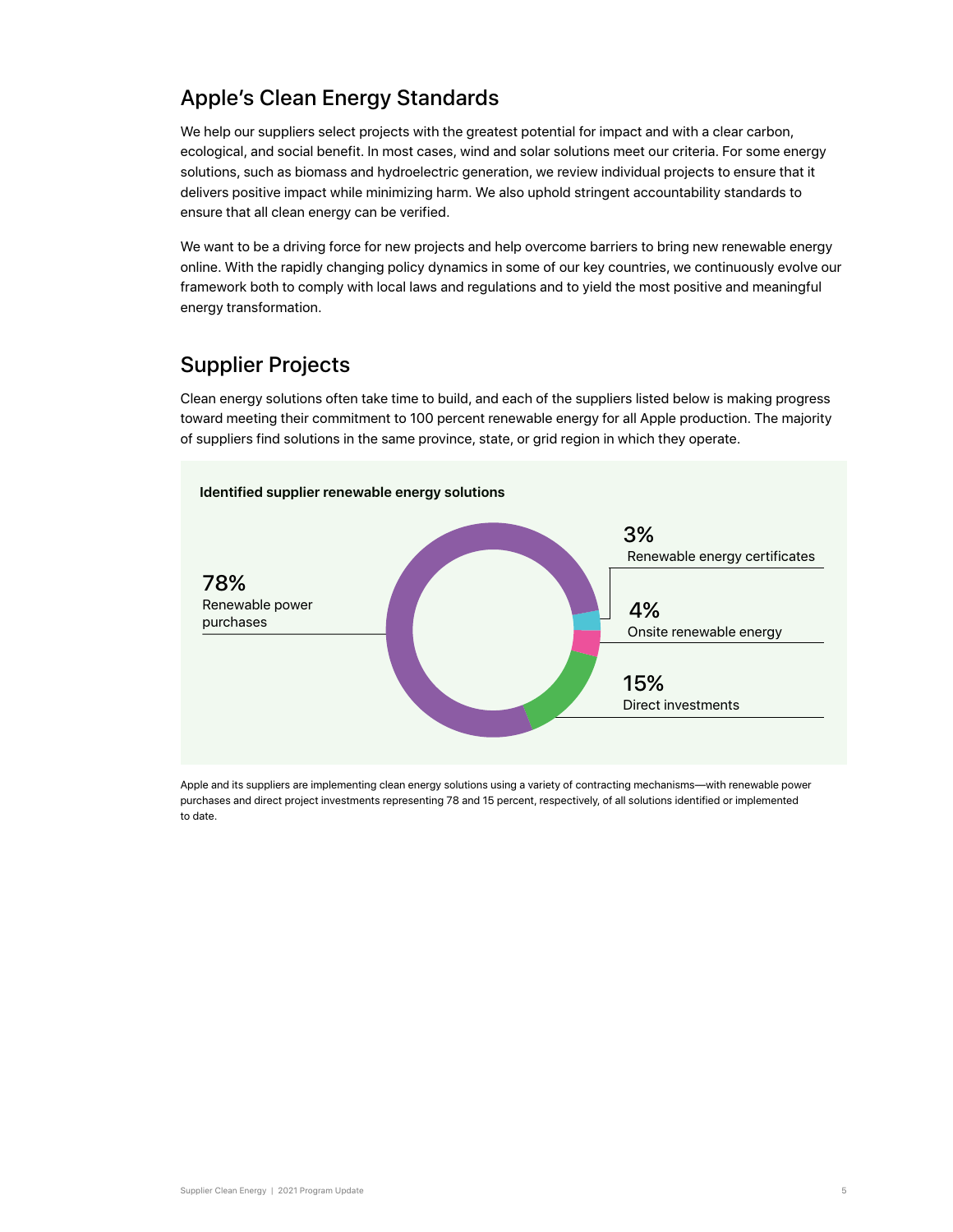#### **Supplier-identified renewable energy solutions**

|                                                             | <b>Offsite Renewable Projects</b><br>Onsite                                                                                                                                                                                                                                                                                                                     |                                 |                                     |                                   |                |                     |                                                      |
|-------------------------------------------------------------|-----------------------------------------------------------------------------------------------------------------------------------------------------------------------------------------------------------------------------------------------------------------------------------------------------------------------------------------------------------------|---------------------------------|-------------------------------------|-----------------------------------|----------------|---------------------|------------------------------------------------------|
| <b>Supplier</b>                                             | Renewable<br><b>Projects</b>                                                                                                                                                                                                                                                                                                                                    | Power<br><b>Purchases</b>       | <b>Direct</b><br><b>Investments</b> | China Clean<br><b>Energy Fund</b> | <b>Utility</b> | <b>Certificates</b> | <b>Markets</b>                                       |
| II-VI Incorporated                                          |                                                                                                                                                                                                                                                                                                                                                                 |                                 |                                     |                                   |                |                     | <b>USA</b>                                           |
| 3M                                                          |                                                                                                                                                                                                                                                                                                                                                                 | ≋                               |                                     |                                   |                |                     | China mainland,<br>Germany, Japan,<br>Singapore, USA |
| Advanced<br>International<br>Multitech                      |                                                                                                                                                                                                                                                                                                                                                                 | $\sum_{i=1}^{n} \sum_{i=1}^{n}$ |                                     |                                   |                |                     | China mainland                                       |
| <b>AKM Meadville</b><br>Electronics                         |                                                                                                                                                                                                                                                                                                                                                                 | ⊕                               |                                     |                                   |                |                     | China mainland                                       |
| Alpha and Omega<br>Semiconductor<br>Limited                 |                                                                                                                                                                                                                                                                                                                                                                 |                                 |                                     | <b>TBD</b>                        |                |                     | China mainland,<br><b>USA</b>                        |
| Amphenol                                                    | $\frac{1}{2}$                                                                                                                                                                                                                                                                                                                                                   |                                 |                                     |                                   |                |                     | China mainland                                       |
| Arkema                                                      |                                                                                                                                                                                                                                                                                                                                                                 |                                 |                                     |                                   |                |                     | China mainland,<br>France, USA                       |
| ASE Technology<br>Holding                                   |                                                                                                                                                                                                                                                                                                                                                                 |                                 |                                     | <b>TBD</b>                        |                |                     | China mainland,<br>Taiwan                            |
| Asia Vital<br>Components<br>Company Limited                 |                                                                                                                                                                                                                                                                                                                                                                 |                                 |                                     |                                   |                | <b>TBD</b>          | China mainland                                       |
| <b>ATL</b>                                                  |                                                                                                                                                                                                                                                                                                                                                                 |                                 |                                     |                                   |                |                     | China mainland                                       |
| AT&S                                                        | <b>TBD</b>                                                                                                                                                                                                                                                                                                                                                      |                                 |                                     |                                   |                |                     | China mainland                                       |
| Auras Technology<br>Co., Ltd.                               | <b>TBD</b>                                                                                                                                                                                                                                                                                                                                                      |                                 |                                     |                                   |                |                     | China mainland                                       |
| Avary Holding                                               |                                                                                                                                                                                                                                                                                                                                                                 | ≋                               |                                     |                                   |                |                     | China mainland                                       |
| <b>Bemis Associates</b>                                     |                                                                                                                                                                                                                                                                                                                                                                 |                                 |                                     |                                   |                |                     | <b>USA</b>                                           |
| Biel Crystal (HK)<br>Manufactory Ltd.                       |                                                                                                                                                                                                                                                                                                                                                                 | ≋                               |                                     |                                   |                |                     | China mainland,<br>Vietnam                           |
| <b>Blueway Electronic</b><br>Co. Ltd.                       |                                                                                                                                                                                                                                                                                                                                                                 |                                 |                                     | <b>TBD</b>                        |                |                     | China mainland                                       |
| <b>BOE</b>                                                  | $\sum_{i=1}^{n}$                                                                                                                                                                                                                                                                                                                                                |                                 |                                     |                                   |                |                     | China mainland                                       |
| <b>Boyd Corporation</b>                                     |                                                                                                                                                                                                                                                                                                                                                                 | <b>TBD</b>                      |                                     |                                   |                |                     | China mainland,<br>Thailand                          |
| <b>BYD Electronic</b><br>(International)<br>Company Limited | $\frac{1}{2} \sum_{i=1}^{n} \frac{1}{2} \sum_{i=1}^{n} \frac{1}{2} \sum_{i=1}^{n} \frac{1}{2} \sum_{i=1}^{n} \frac{1}{2} \sum_{i=1}^{n} \frac{1}{2} \sum_{i=1}^{n} \frac{1}{2} \sum_{i=1}^{n} \frac{1}{2} \sum_{i=1}^{n} \frac{1}{2} \sum_{i=1}^{n} \frac{1}{2} \sum_{i=1}^{n} \frac{1}{2} \sum_{i=1}^{n} \frac{1}{2} \sum_{i=1}^{n} \frac{1}{2} \sum_{i=1}^{n$ |                                 |                                     | China mainland                    |                |                     |                                                      |
| Catcher<br>Technology                                       |                                                                                                                                                                                                                                                                                                                                                                 |                                 |                                     | $\checkmark$                      |                |                     | China mainland                                       |
| <b>CCL Industries</b><br>Incorporated                       |                                                                                                                                                                                                                                                                                                                                                                 | <b>TBD</b>                      |                                     |                                   |                |                     | China mainland,<br>India, Mexico,<br>United Kingdom  |
| The Chemours<br>Company                                     |                                                                                                                                                                                                                                                                                                                                                                 |                                 |                                     | <b>TBD</b>                        |                |                     | USA, Netherlands                                     |
| Cheng Loong<br>Corporation                                  |                                                                                                                                                                                                                                                                                                                                                                 |                                 |                                     | <b>TBD</b>                        |                |                     | China mainland                                       |
| <b>Compal Electronics</b>                                   |                                                                                                                                                                                                                                                                                                                                                                 |                                 |                                     |                                   |                |                     | China mainland                                       |
| Compeq                                                      |                                                                                                                                                                                                                                                                                                                                                                 | $\frac{1}{2}$                   |                                     |                                   |                |                     | China mainland,<br>Taiwan                            |
| Cooler Master Co.,<br>Ltd.                                  |                                                                                                                                                                                                                                                                                                                                                                 | China mainland                  |                                     |                                   |                |                     |                                                      |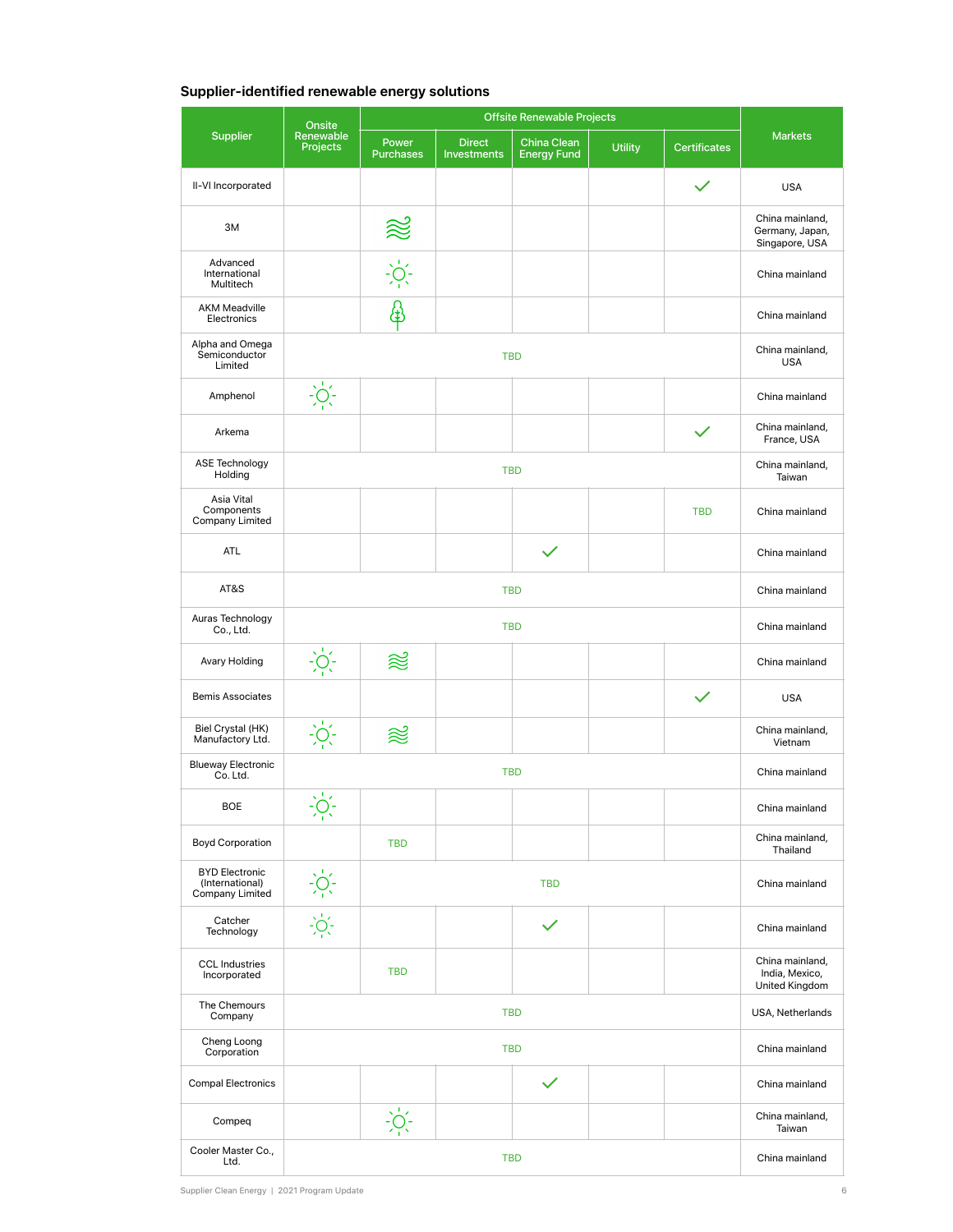|                                                        | <b>Offsite Renewable Projects</b><br>Onsite |                                   |                                     |                                   |                |                     |                                                 |
|--------------------------------------------------------|---------------------------------------------|-----------------------------------|-------------------------------------|-----------------------------------|----------------|---------------------|-------------------------------------------------|
| <b>Supplier</b>                                        | Renewable<br><b>Projects</b>                | Power<br><b>Purchases</b>         | <b>Direct</b><br><b>Investments</b> | China Clean<br><b>Energy Fund</b> | <b>Utility</b> | <b>Certificates</b> | <b>Markets</b>                                  |
| Corning<br>Incorporated                                |                                             | $\frac{1}{2}$                     |                                     |                                   |                |                     | China mainland,<br>South Korea,<br>Taiwan, USA  |
| COSMO                                                  |                                             |                                   |                                     |                                   |                |                     | China mainland                                  |
| <b>Cowell Optic</b><br>Electronics Ltd.                |                                             |                                   |                                     |                                   |                |                     | China mainland                                  |
| CymMetrik                                              |                                             |                                   |                                     | <b>TBD</b>                        |                |                     | China mainland                                  |
| Daesang                                                | $\frac{1}{2}$                               |                                   |                                     |                                   |                |                     | South Korea                                     |
| Dexerials<br>Corporation                               |                                             |                                   |                                     |                                   |                |                     | Japan                                           |
| <b>DSM Engineering</b><br>Materials                    | $\frac{1}{2}$                               |                                   |                                     |                                   |                |                     | China mainland,<br>Netherlands,<br>Taiwan       |
| <b>ECCO Leather</b>                                    | $\frac{1}{2}O(1)$                           |                                   |                                     |                                   |                |                     | China mainland.<br>Netherlands                  |
| Everlight<br>Electronics Co., Ltd.                     |                                             |                                   |                                     | <b>TBD</b>                        |                |                     | China mainland                                  |
| <b>Fastway Creation</b>                                |                                             |                                   |                                     |                                   |                | $\checkmark$        | China mainland                                  |
| Flex Ltd.                                              | $\frac{1}{2}O(1)$                           | $\therefore$ $\phi$ and $\approx$ |                                     |                                   |                |                     | China, India, USA                               |
| Future Hi Tech<br><b>Company Limited</b>               |                                             | China mainland                    |                                     |                                   |                |                     |                                                 |
| General Interface<br>Solution Ltd.                     | <b>TBD</b>                                  |                                   |                                     |                                   |                |                     | China mainland                                  |
| Goertek                                                |                                             | ≋                                 |                                     |                                   |                |                     | China mainland,<br>Vietnam                      |
| Goertek<br>Microelectronics                            |                                             |                                   |                                     | <b>TBD</b>                        |                |                     | China mainland                                  |
| Golden Arrow<br><b>Printing Technology</b><br>Co., LTD | $\frac{1}{2}O(1)$                           |                                   |                                     |                                   |                |                     | China mainland                                  |
| H.B. Fuller                                            |                                             |                                   |                                     |                                   |                | $\checkmark$        | China mainland,<br>Germany, USA                 |
| Hama Naka<br>Shoukin Industry<br>Company Limited       |                                             | <b>TBD</b>                        |                                     |                                   |                |                     |                                                 |
| Henkel                                                 | $\frac{1}{2}O^{-1}$                         | ≋                                 |                                     |                                   |                |                     | China mainland,<br>Puerto Rico, USA             |
| Hi-P International<br>Limited                          | <b>TBD</b>                                  |                                   |                                     |                                   |                |                     | China mainland                                  |
| Hon Hai Precision<br>Industry                          |                                             | $-\rho + \approx$                 | $\frac{1}{2}O(1)$                   |                                   |                |                     | Brazil, China<br>mainland, India,<br><b>USA</b> |
| Huizhou Desay<br>Battery Co., Ltd.                     | $\cdot \circ \cdot$                         |                                   |                                     |                                   |                |                     | China mainland                                  |
| Hutchinson<br>Technology, Inc.                         | <b>TBD</b>                                  |                                   |                                     |                                   |                |                     | <b>USA</b>                                      |
| <b>ITM Semiconductor</b><br>Co., Ltd.                  |                                             |                                   |                                     | <b>TBD</b>                        |                |                     | South Korea,<br>Vietnam                         |
| Jabil                                                  |                                             | $\therefore$ $\leq$               |                                     |                                   |                |                     | China mainland,<br>Taiwan                       |
| Jiangyin Kangrui<br>Molding<br>Technology Co.,<br>Ltd. |                                             |                                   |                                     | <b>TBD</b>                        |                |                     | China mainland                                  |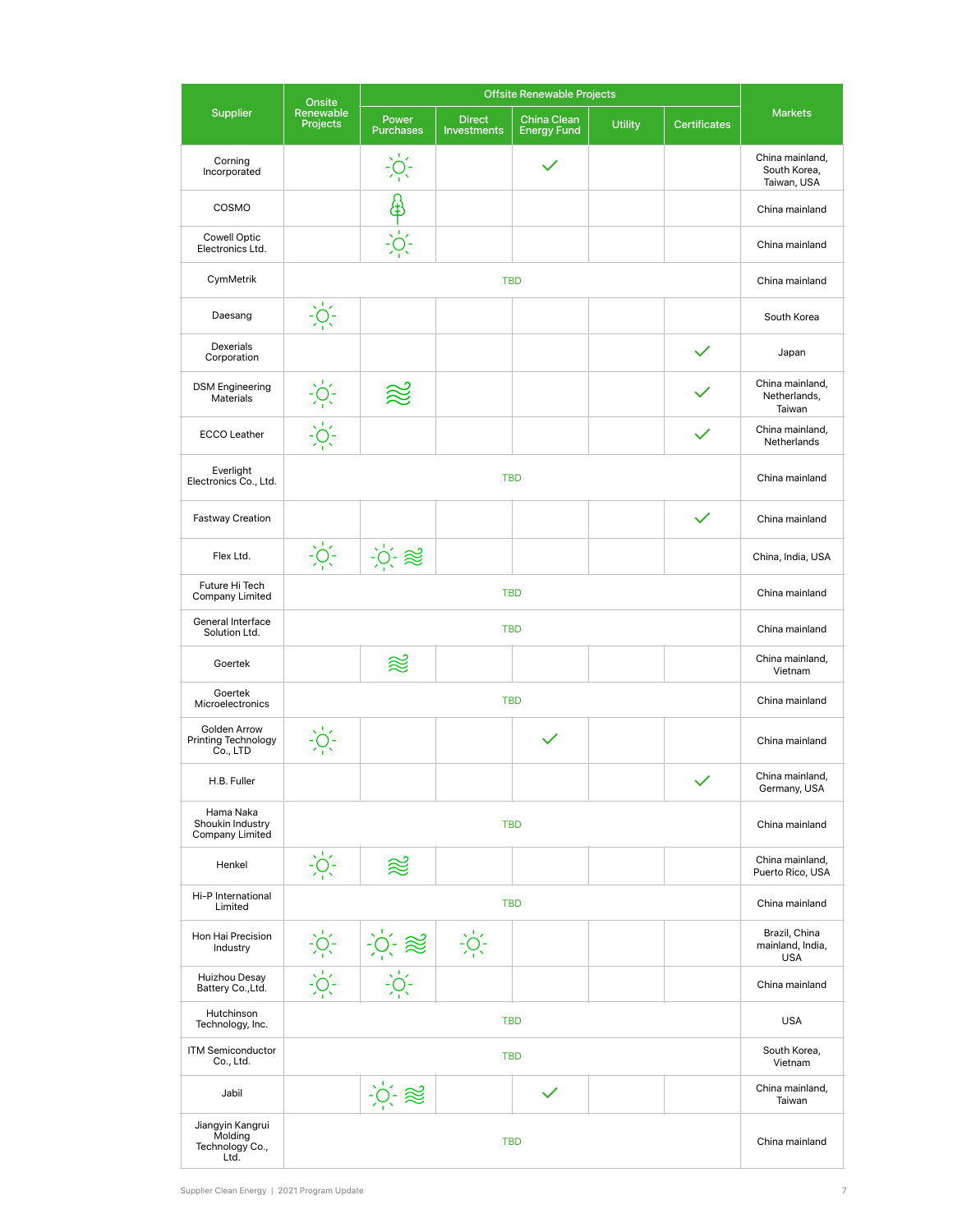|                                       | <b>Offsite Renewable Projects</b><br>Onsite                                                                                                                                                                                                                                                                         |                             |                                       |                                   |                |                     |                                                                        |
|---------------------------------------|---------------------------------------------------------------------------------------------------------------------------------------------------------------------------------------------------------------------------------------------------------------------------------------------------------------------|-----------------------------|---------------------------------------|-----------------------------------|----------------|---------------------|------------------------------------------------------------------------|
| <b>Supplier</b>                       | Renewable<br><b>Projects</b>                                                                                                                                                                                                                                                                                        | Power<br><b>Purchases</b>   | <b>Direct</b><br><b>Investments</b>   | China Clean<br><b>Energy Fund</b> | <b>Utility</b> | <b>Certificates</b> | <b>Markets</b>                                                         |
| Jones Tech. Plc.                      |                                                                                                                                                                                                                                                                                                                     |                             |                                       | <b>TBD</b>                        |                |                     | China mainland                                                         |
| Keiwa Incorporated                    | $\frac{1}{2}$ $\frac{1}{2}$ $\frac{1}{2}$ $\frac{1}{2}$ $\frac{1}{2}$ $\frac{1}{2}$ $\frac{1}{2}$ $\frac{1}{2}$ $\frac{1}{2}$ $\frac{1}{2}$ $\frac{1}{2}$ $\frac{1}{2}$ $\frac{1}{2}$ $\frac{1}{2}$ $\frac{1}{2}$ $\frac{1}{2}$ $\frac{1}{2}$ $\frac{1}{2}$ $\frac{1}{2}$ $\frac{1}{2}$ $\frac{1}{2}$ $\frac{1}{2}$ |                             |                                       |                                   |                |                     | Japan                                                                  |
| Kersen Science &<br>Technology        |                                                                                                                                                                                                                                                                                                                     |                             |                                       |                                   |                |                     | China mainland                                                         |
| Kunshan KIMD Co.,<br>Ltd              |                                                                                                                                                                                                                                                                                                                     |                             |                                       | <b>TBD</b>                        |                |                     | China mainland                                                         |
| <b>LEALEA</b> Enterprise<br>Co., Ltd  |                                                                                                                                                                                                                                                                                                                     |                             |                                       | <b>TBD</b>                        |                |                     | Taiwan                                                                 |
| Lens Technology                       |                                                                                                                                                                                                                                                                                                                     | $\approx$                   |                                       |                                   |                |                     | China mainland,<br>Vietnam                                             |
| Lingyi iTech                          |                                                                                                                                                                                                                                                                                                                     | $\frac{1}{2}\sum_{i=1}^{n}$ | $\frac{1}{2}$ $\frac{1}{2}$ $\approx$ |                                   |                |                     | China mainland,<br>India, Brazil                                       |
| Lishen                                | $\frac{1}{2}$                                                                                                                                                                                                                                                                                                       |                             |                                       |                                   |                |                     | China mainland                                                         |
| Luen Fung Group                       |                                                                                                                                                                                                                                                                                                                     | ₩                           |                                       |                                   |                |                     | China mainland                                                         |
| Luxshare-ICT                          | $\frac{1}{2}$ $\frac{1}{2}$ $\frac{1}{2}$ $\frac{1}{2}$ $\frac{1}{2}$ $\frac{1}{2}$ $\frac{1}{2}$ $\frac{1}{2}$ $\frac{1}{2}$ $\frac{1}{2}$ $\frac{1}{2}$ $\frac{1}{2}$ $\frac{1}{2}$ $\frac{1}{2}$ $\frac{1}{2}$ $\frac{1}{2}$ $\frac{1}{2}$ $\frac{1}{2}$ $\frac{1}{2}$ $\frac{1}{2}$ $\frac{1}{2}$ $\frac{1}{2}$ |                             |                                       |                                   |                |                     | China mainland,<br>Vietnam                                             |
| Marian Inc.                           |                                                                                                                                                                                                                                                                                                                     | $-\sum_{i=1}^{n}$           |                                       |                                   |                |                     | China mainland                                                         |
| Mingxun                               |                                                                                                                                                                                                                                                                                                                     | 忽                           |                                       |                                   |                |                     | China mainland                                                         |
| Murata<br>Manufacturing Co.,<br>Ltd.  | $\frac{1}{2}$                                                                                                                                                                                                                                                                                                       |                             |                                       |                                   |                |                     | China mainland,<br>Japan, Malaysia,<br>Singapore,<br>Thailand, Vietnam |
| MYS Group Co.,<br>Ltd.                |                                                                                                                                                                                                                                                                                                                     |                             |                                       | <b>TBD</b>                        |                |                     | China mainland,<br>Vietnam                                             |
| Nidec                                 |                                                                                                                                                                                                                                                                                                                     | $\approx$ 11                |                                       |                                   |                |                     | China mainland,<br>Philippines,<br>Vietnam                             |
| Ningbo Magsound<br>Industry Co., Ltd. | $-\sum_{i=1}^{n}$                                                                                                                                                                                                                                                                                                   |                             |                                       |                                   |                |                     | China mainland                                                         |
| Nitto Denko<br>Corporation            | $\frac{1}{2}$<br>٠                                                                                                                                                                                                                                                                                                  | <b>TBD</b>                  |                                       |                                   |                |                     | China mainland,<br>Japan, South Korea                                  |
| Nordic<br>Semiconductor<br>ASA*       |                                                                                                                                                                                                                                                                                                                     |                             |                                       |                                   |                |                     | Norway                                                                 |
| Pai Shing<br>International<br>Limited | <b>TBD</b>                                                                                                                                                                                                                                                                                                          |                             |                                       |                                   |                |                     | China mainland                                                         |
| Pegatron                              | $\frac{1}{2}$ $\frac{1}{2}$ $\frac{1}{2}$ $\frac{1}{2}$ $\frac{1}{2}$ $\frac{1}{2}$ $\frac{1}{2}$ $\frac{1}{2}$ $\frac{1}{2}$ $\frac{1}{2}$ $\frac{1}{2}$ $\frac{1}{2}$ $\frac{1}{2}$ $\frac{1}{2}$ $\frac{1}{2}$ $\frac{1}{2}$ $\frac{1}{2}$ $\frac{1}{2}$ $\frac{1}{2}$ $\frac{1}{2}$ $\frac{1}{2}$ $\frac{1}{2}$ |                             |                                       | $\checkmark$                      |                |                     | China mainland                                                         |
| Phone In Mag-<br>Electronics          |                                                                                                                                                                                                                                                                                                                     |                             |                                       |                                   |                |                     | China mainland                                                         |
| Primax Group                          |                                                                                                                                                                                                                                                                                                                     | \$                          |                                       |                                   |                |                     | China mainland                                                         |
| Qorvo                                 |                                                                                                                                                                                                                                                                                                                     |                             |                                       |                                   |                | $\checkmark$        | China mainland,<br>Costa Rica, USA                                     |
| Quadrant                              | $-\sum_{i=1}^{n}$                                                                                                                                                                                                                                                                                                   |                             |                                       |                                   |                |                     | China mainland                                                         |
| Quanta Computer                       |                                                                                                                                                                                                                                                                                                                     |                             |                                       |                                   |                |                     | China mainland                                                         |
| <b>RRD</b>                            | $-\frac{1}{2}O_1^2$                                                                                                                                                                                                                                                                                                 | $-\phi$ $\phi \approx$      |                                       |                                   |                |                     | China mainland                                                         |
| RyPax Wing Fat Inc.                   |                                                                                                                                                                                                                                                                                                                     |                             |                                       |                                   |                |                     | China mainland                                                         |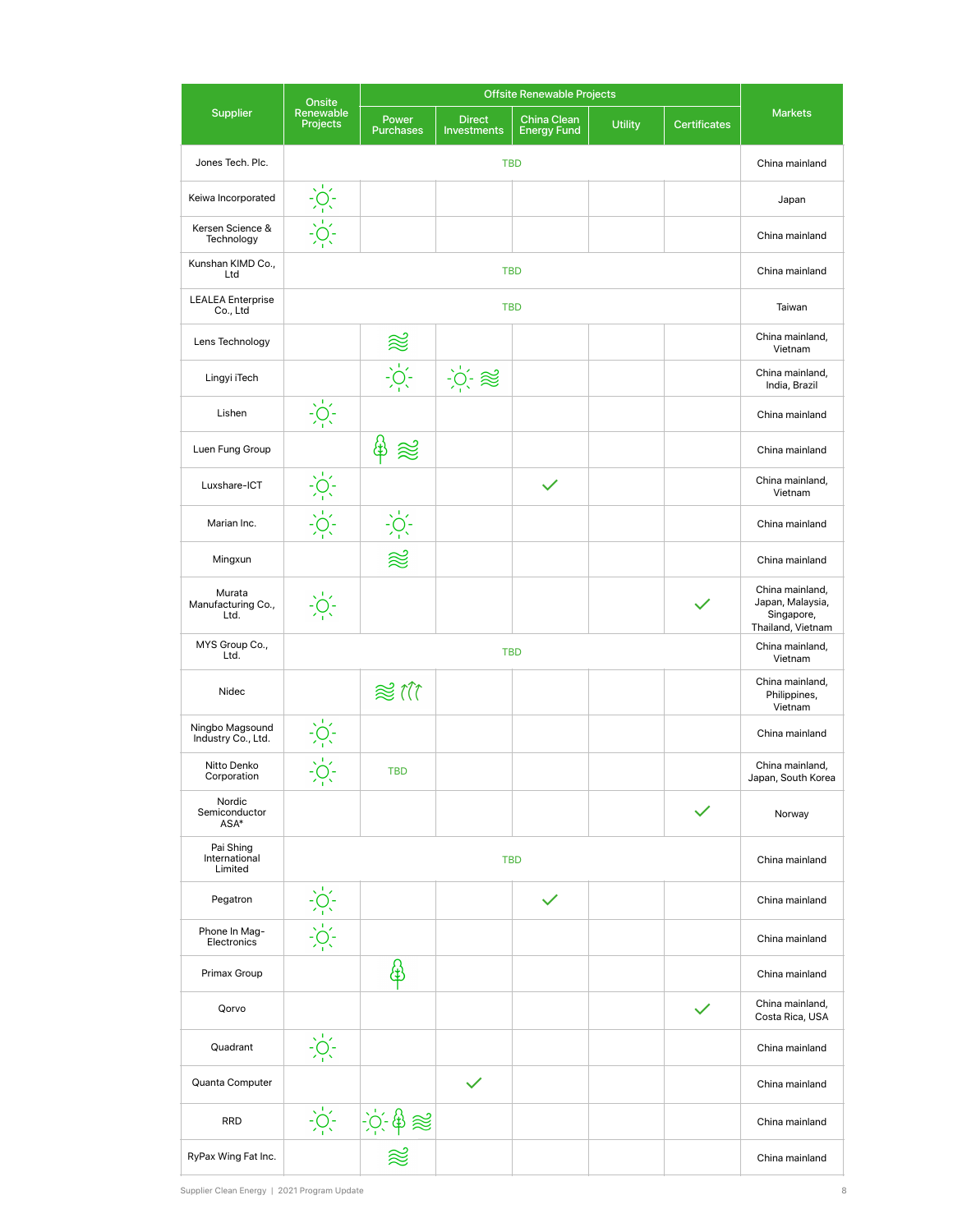|                                                               | <b>Offsite Renewable Projects</b><br>Onsite |                           |                                     |                                   |                |                     |                                                                                    |
|---------------------------------------------------------------|---------------------------------------------|---------------------------|-------------------------------------|-----------------------------------|----------------|---------------------|------------------------------------------------------------------------------------|
| Supplier                                                      | Renewable<br><b>Projects</b>                | Power<br><b>Purchases</b> | <b>Direct</b><br><b>Investments</b> | China Clean<br><b>Energy Fund</b> | <b>Utility</b> | <b>Certificates</b> | <b>Markets</b>                                                                     |
| <b>SAES Getters</b><br>S.p.A.                                 |                                             | Italy                     |                                     |                                   |                |                     |                                                                                    |
| <b>SDK</b>                                                    | $\sum_{i=1}^{n} \sum_{i=1}^{n}$             |                           |                                     |                                   |                |                     | China mainland                                                                     |
| Seiko Advance Ltd.                                            |                                             |                           |                                     |                                   |                |                     | China mainland,<br>Japan                                                           |
| Seoul<br>Semiconductor                                        |                                             |                           |                                     | <b>TBD</b>                        |                |                     | South Korea,<br>Vietnam                                                            |
| Shenghe Resource                                              |                                             |                           |                                     | <b>TBD</b>                        |                |                     | China mainland                                                                     |
| Shenzhen Fortunta<br>Technology<br>Company Limited            |                                             |                           |                                     | <b>TBD</b>                        |                |                     | China mainland                                                                     |
| Shenzhen Sunway<br>Communication<br>Co., Ltd                  |                                             |                           |                                     |                                   |                |                     | China mainland                                                                     |
| Simplo Technology<br>Company Limited                          |                                             |                           |                                     | <b>TBD</b>                        |                |                     | China mainland                                                                     |
| SK hynix                                                      |                                             |                           |                                     | <b>TBD</b>                        |                |                     | China mainland,<br>South Korea                                                     |
| Solvay                                                        |                                             | $\frac{1}{2}$             |                                     |                                   |                |                     | Belgium, China<br>mainland, France,<br>Germany, Italy, USA                         |
| Sony<br>Semiconductor<br>Solutions                            |                                             |                           |                                     |                                   |                |                     | Japan                                                                              |
| <b>STMicroelectronics</b>                                     | $\sum_{i=1}^{n} \sum_{i=1}^{n}$             |                           |                                     |                                   |                |                     | China, France, Italy,<br>Malaysia, Malta,<br>Morocco,<br>Philippines,<br>Singapore |
| Stora Enso Oyj                                                | $\frac{1}{2}$ $\frac{1}{2}$ $\frac{1}{2}$   |                           | China mainland                      |                                   |                |                     |                                                                                    |
| Sunwoda Electronic                                            |                                             |                           | $\frac{1}{2}O^{-1}$                 |                                   |                |                     | China mainland,<br>India                                                           |
| Suzhou Anjie<br>Technology                                    |                                             |                           |                                     |                                   |                |                     | China mainland                                                                     |
| Suzhou<br>Hengmingda<br>Electronic<br>Technology Co.,<br>Ltd. |                                             |                           |                                     |                                   |                |                     | China mainland                                                                     |
| Taiyo Holdings Co.,<br>Ltd.                                   | <b>TBD</b>                                  |                           |                                     |                                   |                |                     | Japan                                                                              |
| tesa SE                                                       |                                             |                           |                                     |                                   |                |                     | China mainland,<br>Germany                                                         |
| Tianma Micro-<br>Electronics (Hong<br>Kong) Ltd.              | <b>TBD</b>                                  |                           |                                     |                                   |                |                     | China mainland                                                                     |
| Tong Tai Ying<br>Technology Co.,<br>Ltd.                      | <b>TBD</b>                                  |                           |                                     |                                   |                |                     | China mainland                                                                     |
| Trinseo S.A.                                                  |                                             |                           |                                     | <b>TBD</b>                        |                |                     | Taiwan                                                                             |
| Trio Metal Co., Ltd.                                          |                                             |                           |                                     | <b>TBD</b>                        |                |                     | China mainland                                                                     |
| <b>TSMC</b>                                                   |                                             | $-\phi$ $\approx$         |                                     |                                   |                |                     | China mainland,<br>Taiwan                                                          |
| Tsujiden Co., Ltd.                                            |                                             | Japan                     |                                     |                                   |                |                     |                                                                                    |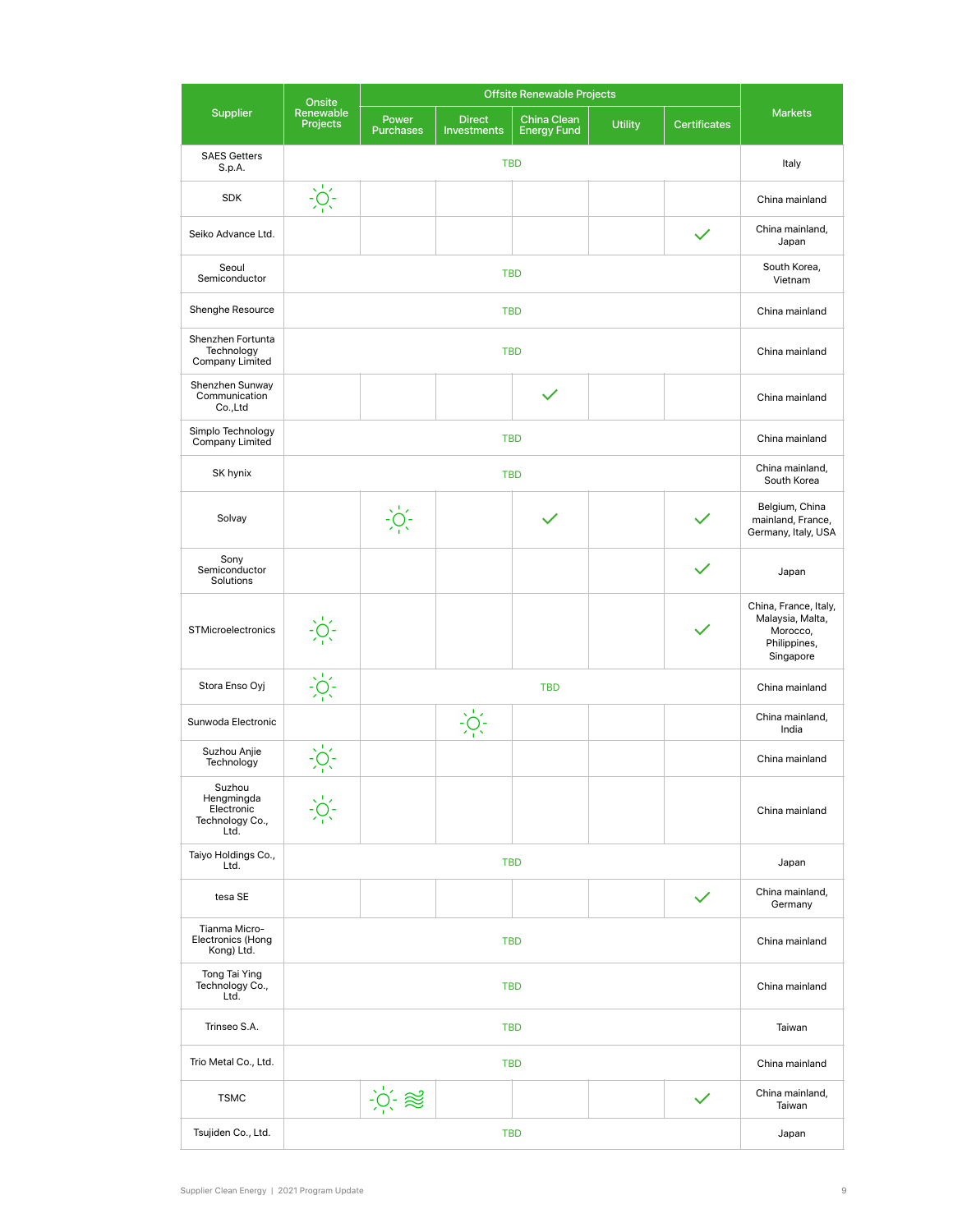|                                          | <b>Onsite</b>                |                           |                                     |                                          |                |                     |                          |  |  |
|------------------------------------------|------------------------------|---------------------------|-------------------------------------|------------------------------------------|----------------|---------------------|--------------------------|--|--|
| <b>Supplier</b>                          | Renewable<br><b>Projects</b> | Power<br><b>Purchases</b> | <b>Direct</b><br><b>Investments</b> | <b>China Clean</b><br><b>Energy Fund</b> | <b>Utility</b> | <b>Certificates</b> | <b>Markets</b>           |  |  |
| Unisteel                                 |                              | <b>TBD</b>                |                                     |                                          |                |                     |                          |  |  |
| <b>VARTA</b><br>Microbattery GmbH        | <b>TBD</b>                   |                           |                                     |                                          |                |                     | Germany                  |  |  |
| Wistron                                  |                              |                           |                                     |                                          |                |                     | China mainland,<br>India |  |  |
| Ying Shing<br><b>Enterprises Limited</b> |                              | China mainland            |                                     |                                          |                |                     |                          |  |  |
| Yuto                                     |                              | ť                         |                                     |                                          |                |                     |                          |  |  |
| Zhuhai CosMX<br>Battery Co., Ltd.        |                              | China mainland            |                                     |                                          |                |                     |                          |  |  |

\*Because supplier does not have internal manufacturing sites related to Apple spend, we have provided the locations of their headquarters.

| Notes: | Legend | $-\overline{O}$ Solar energy $\overline{\text{mod}}$ Wind energy | Biomass<br>甾 | ↑ Geothermal |  |
|--------|--------|------------------------------------------------------------------|--------------|--------------|--|
|        |        |                                                                  |              |              |  |

• Solutions are either online, in process, or planned.

- TBD reflects solutions not yet finalized.
- Biomass is sourced from China's largest biomass plant, located in Guangdong Province. The project has undergone rigorous evaluation to make sure it meets Apple's high standards for ensuring sustainable and socially responsible power sourcing from biomass. The biomass plant generates electricity from biological waste (such as eucalyptus bark, sugarcane stalks, and rubber tree waste) that would otherwise be incinerated.
- Solutions listed reflect part of supplier's global portfolio. In the case of suppliers operating in multiple geographies, listed solutions may be implemented in one market and not in others.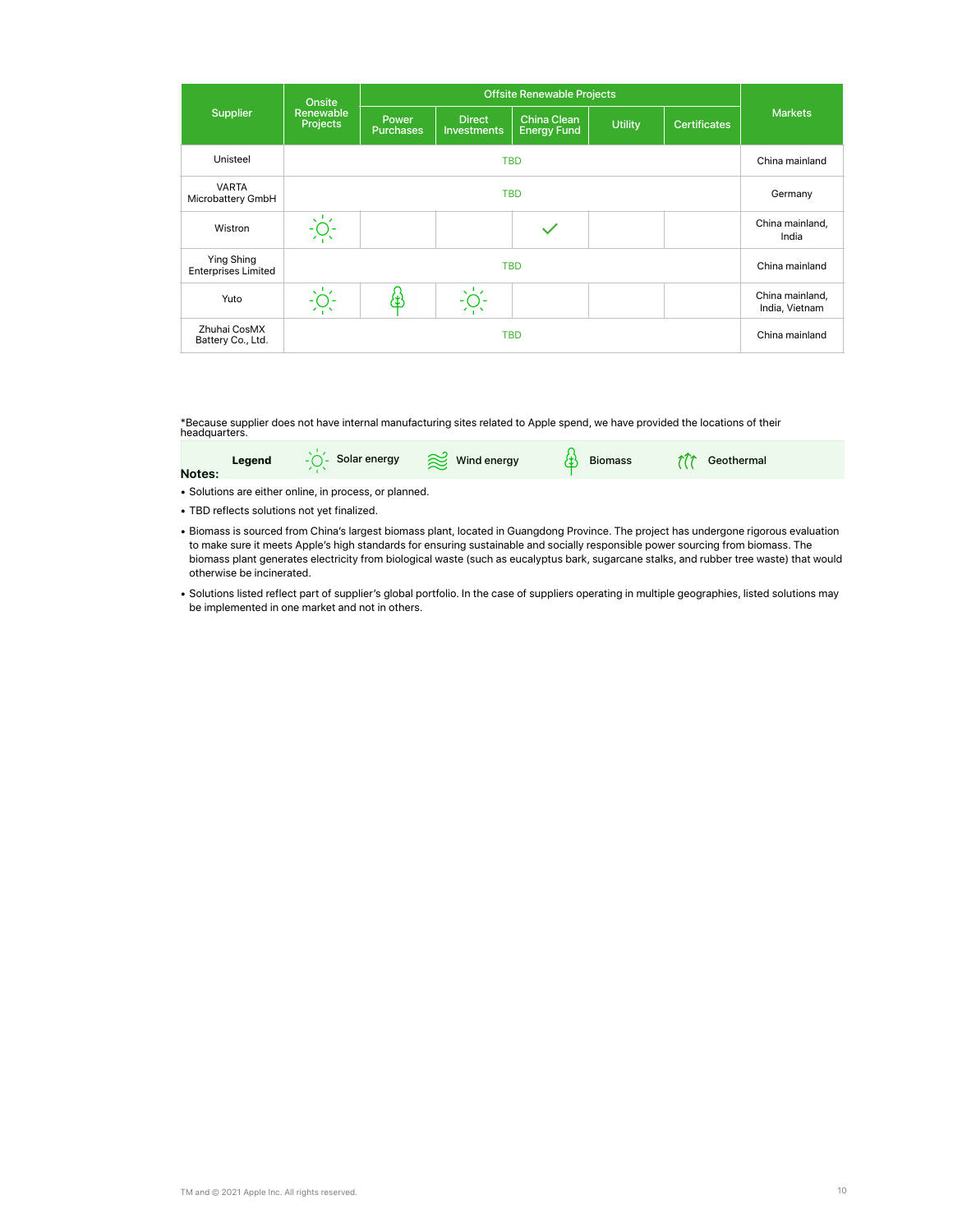#### Appendix

#### **INDEPENDENT ASSURANCE STATEMENT**



**To: The Stakeholders of Apple, Inc.**

#### **Introduction and objectives of work**

Apex Companies, LLC (Apex) was engaged by Apple, Inc. (Apple) to conduct an independent assurance of its Supplier Clean Energy Program data reported in its 2020 environmental report (the Report). This assurance statement applies to the related information included within the scope of work described below. The intended users of the assurance statement are the stakeholders of Apple. The overall aim of this process is to provide assurance to Apple's stakeholders on the accuracy, reliability and objectivity of select information included in the Report.

This information and its presentation in the Report are the sole responsibility of the management of Apple. Apex was not involved in the collection of the information or the drafting of the Report.

#### **Scope of Work**

Apple requested Apex to include in its independent review the following:

- Methodology for tracking and verifying supplier clean energy contributions, including the Energy Survey, Renewable Energy Agreement, and other forms of supporting documentation provided by suppliers where available;
- Assurance of Clean Energy Program data and information for the fiscal year 2020 reporting period (September 29, 2019 through September 26, 2020), specifically, in accordance with Apple's definitions:
	- $\circ$  Energy: Reported megawatt-hours (MWh) of clean energy attributed to the Clean Energy Program for suppliers;
	- o Avoided Greenhouse Gas (GHG) emissions associated with clean energy attributed to the Clean Energy Program;
	- o Operational Capacity in megawatts (MWac) of clean energy in support of Apple manufacturing as a part of Apple's Supplier Clean Energy Program;
	- $\circ$  Appropriateness and robustness of underlying reporting systems and processes, used to collect, analyze, and review the information reported;

Excluded from the scope of our work is any assurance of information relating to:

- Text or other written statements associated with the Report
- Activities outside the defined assurance period

#### **Assessment Standards**

Our work was conducted against Apex's standard procedures and guidelines for external Verification of Sustainability Reports, based on current best practice in independent assurance. Apex procedures are based on principles and methods described in the International Standard on Assurance Engagements (ISAE) 3000 Revised, Assurance Engagements Other than Audits or Reviews of Historical Financial Information (effective for assurance reports dated on or after Dec. 15, 2015), issued by the International Auditing and Assurance Standards Board.

#### **Methodology**

Apex undertook the following activities:

- 1. Remote virtual visit to Apple corporate offices in Cupertino, California;
- 2. Interviews with relevant personnel of Apple;
- 3. Review of internal and external documentary evidence produced by Apple;
- 4. Audit of reported data, including a detailed review of a sample of data against source data; and
- 5. Review of Apple information systems for collection, aggregation, analysis and internal verification and review of environmental data.